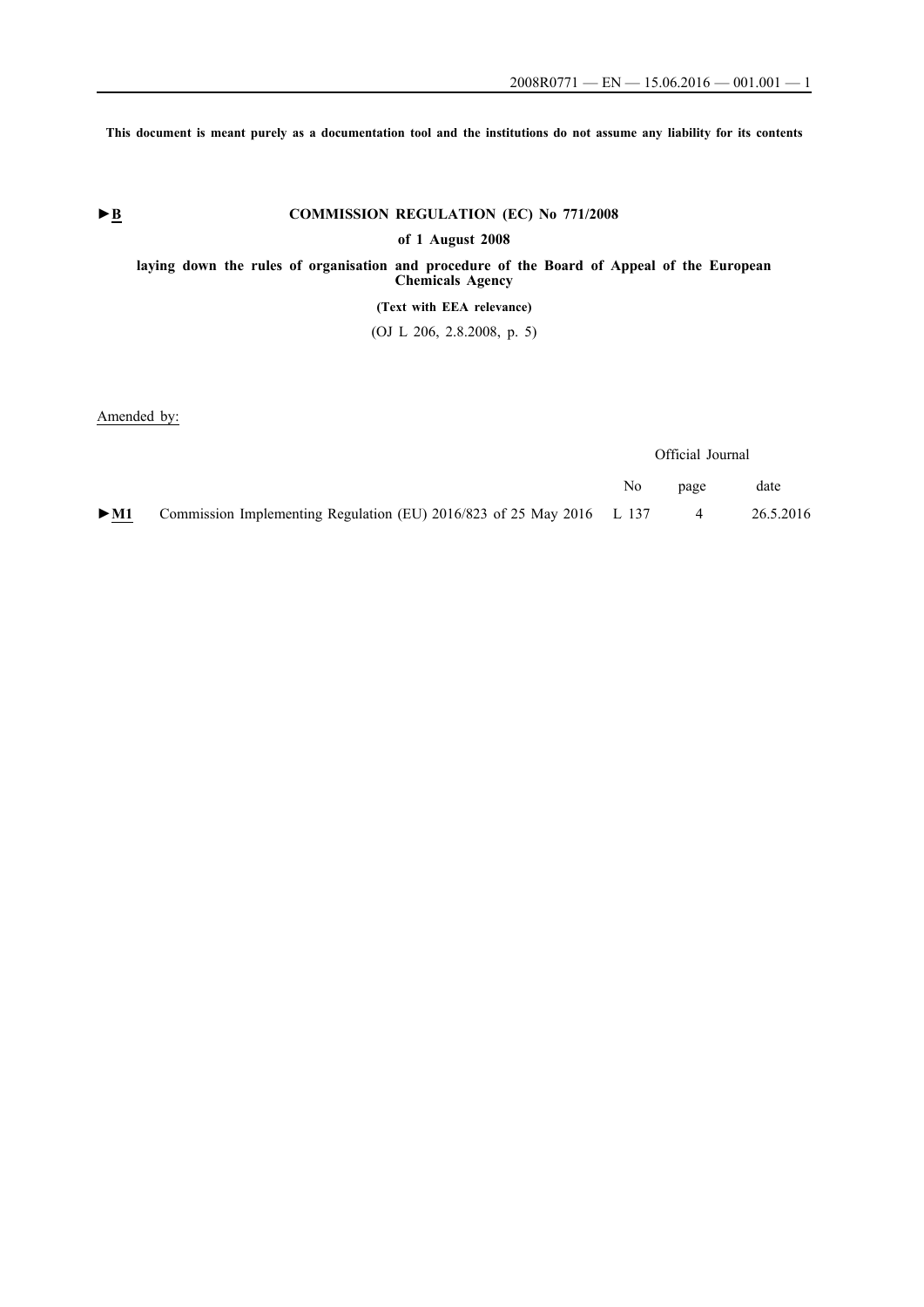# **COMMISSION REGULATION (EC) No 771/2008**

#### **of 1 August 2008**

### **laying down the rules of organisation and procedure of the Board of Appeal of the European Chemicals Agency**

#### **(Text with EEA relevance)**

#### THE COMMISSION OF THE EUROPEAN COMMUNITIES,

Having regard to the Treaty establishing the European Community,

Having regard to Regulation (EC) No 1907/2006 of the European Parliament and of the Council of 18 December 2006 concerning the Registration, Evaluation, Authorisation and Restriction of Chemicals (REACH), establishing a European Chemicals Agency, amending Directive 1999/45/EC and repealing Council Regulation (EEC) No 793/93 and Commission Regulation (EC) No 1488/94 as well as Council Directive 76/769/EEC and Commission Directives 91/155/EEC, 93/67/EEC, 93/105/EC and 2000/21/EC (1), and in particular Articles 93(4) and 132 thereof,

Whereas:

- (1) Regulation (EC) No 1907/2006 empowers the European Chemicals Agency, hereinafter the 'Agency', to take individual decisions on the registration and evaluation of chemicals, and establishes a Board of Appeal to decide on appeals against the decisions referred to in Article 91(1) of that Regulation.
- (2) Since Regulation (EC) No 1907/2006 lays down only basic rules regarding appeal procedures, it is necessary to provide for detailed rules on organisation of the Board of Appeal as well as for detailed rules of procedure applicable to appeals before that Board.
- (3) In order to ensure a balanced evaluation of appeals from a legal and technical point of view, both legally and technically qualified members of the Board of Appeal as defined in Commission Regulation (EC) No 1238/2007 of 23 October 2007 on laying down rules on the qualifications of the members of the Board of Appeal of the European Chemicals Agency (2) should participate in each appeal.
- (4) According to Article 89 of Regulation (EC) No 1907/2006, the Board of Appeal is to consist of one Chairman and two other members, each of whom shall have alternates. It is essential for the Chairman to ensure the quality and consistency of the decisions of the Board of Appeal.

<sup>(1)</sup> OJ L 396, 30.12.2006, p. 1, as corrected by OJ L 136, 29.5.2007, p. 3. Regulation as amended by Council Regulation (EC) No 1354/2007 (OJ L 304, 22.11.2007, p. 1).

<sup>(2)</sup> OJ L 280, 24.10.2007, p. 10.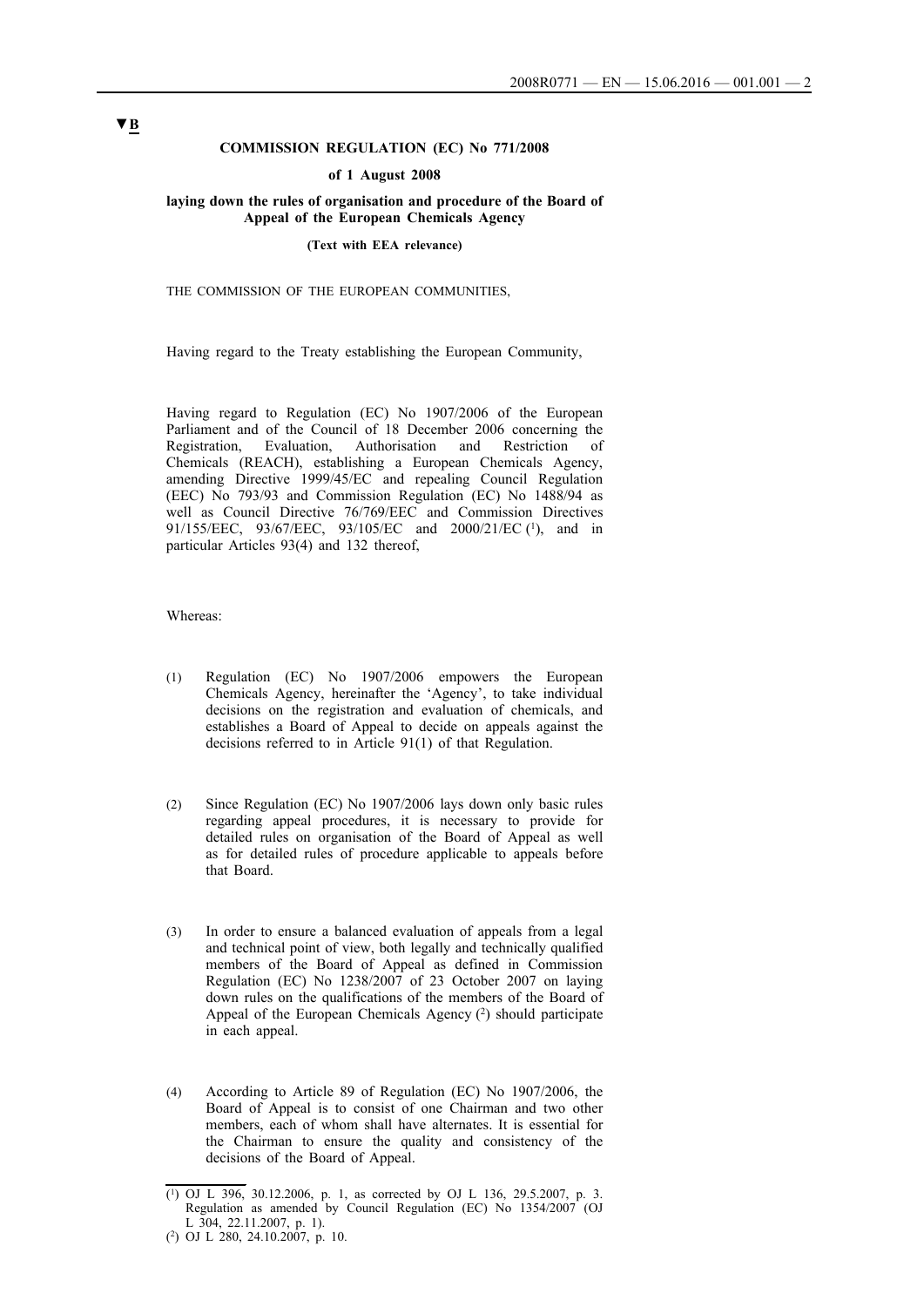- (5) To facilitate the handling of appeals, a rapporteur should be designated for each case and his tasks should be determined.
- (6) To ensure that the Board of Appeal can operate smoothly and efficiently, a Registry should be established under its auspices.
- (7) For the same reasons, the Board of Appeal should be empowered to lay down rules for its own functioning and procedure.
- (8) In order to enable the Board of Appeal to reach final decisions within a reasonable time, the number of the members of the Board of Appeal may be increased by the Management Board of the Agency in accordance with the second subparagraph of Article 89(3) of Regulation (EC) No 1907/2006. Accordingly, the Board of Appeal should be empowered to lay down criteria for the allocation of cases between its members.
- (9) Proof of payment of the appeal fee which is required for any appeal pursuant to Commission Regulation (EC) No 340/2008 of 16 April 2008 on the fees and charges payable to the European Chemicals Agency pursuant to Regulation (EC) No 1907/2006 of the European Parliament and of the Council on the Registration, Evaluation, Authorisation and Restriction of Chemicals  $(REACH)$ <sup>(1)</sup> should be attached to the notice of appeal and should be a condition for the admissibility of the appeal.
- (10) If necessary and on the basis of experience in the application of this Regulation, the Commission should review the effectiveness of its provisions and their operation in practice, and amend them where appropriate.
- (11) The measures provided for in this Regulation are in accordance with the opinion of the Committee established under Article 133 of Regulation (EC) No 1907/2006,

HAS ADOPTED THIS REGULATION:

#### *CHAPTER I*

## *Organisation of the Board of Appeal*

## Section 1

## **T h e B o a r d o f A p p e a l**

# *Article 1*

## **Composition**

1. Each appeal shall be decided by three members of the Board of Appeal of the Agency, hereinafter 'the Board of Appeal'.

 $\overline{(^1)}$  OJ L 107, 17.4.2008, p. 6.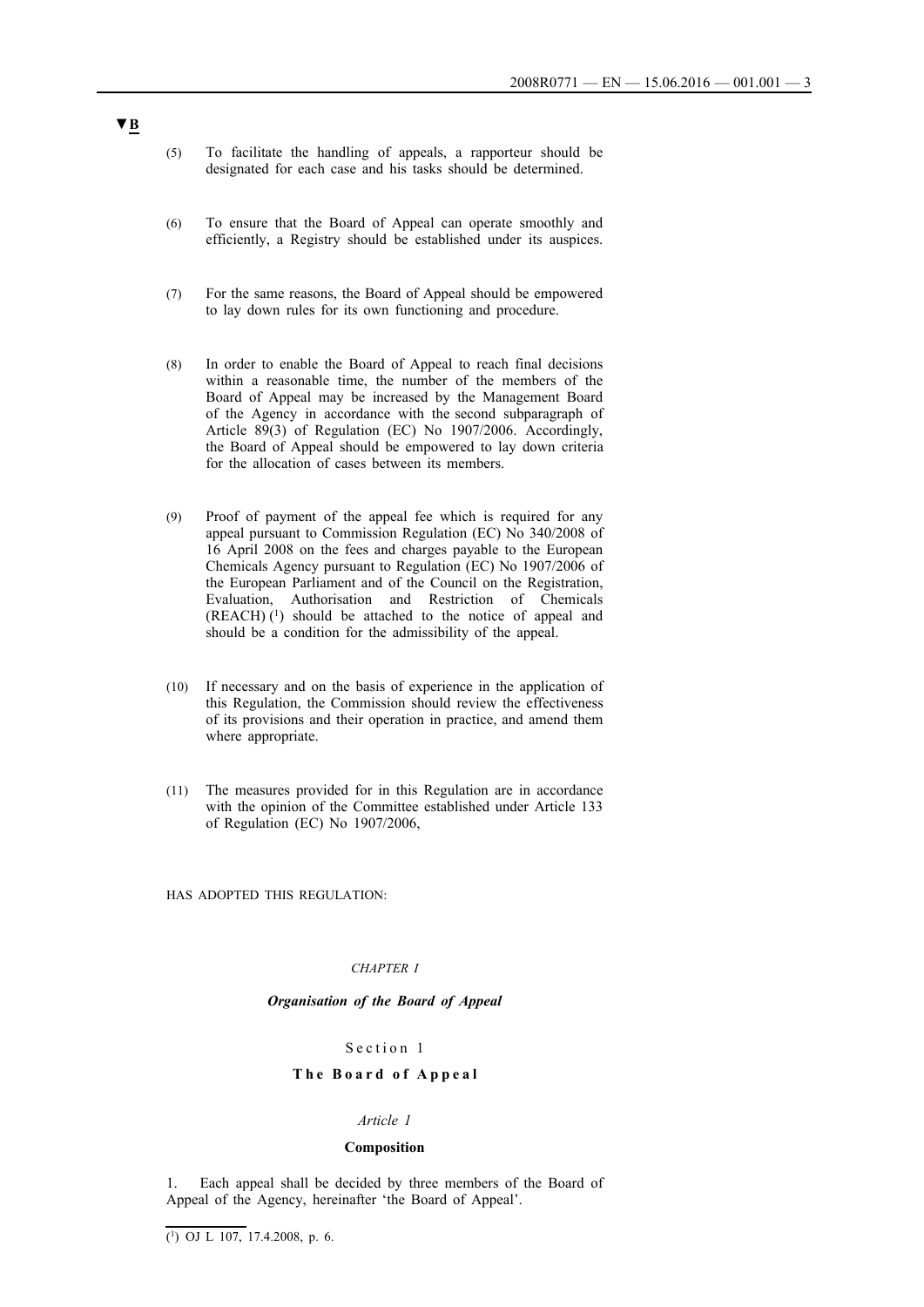At least one member shall be legally qualified and at least one member shall be technically qualified in accordance with Regulation (EC) No 1238/2007.

2. The Chairman of the Board of Appeal, or one of his alternates, shall preside over all appeals.

3. The Chairman shall ensure the quality and consistency of the decisions of the Board of Appeal.

# **▼M1**

4. To ensure that the appeals can be processed at a satisfactory rate, the Chairman, after consultation of the Management Board of the Agency, may allocate the appeal to alternate or additional members. In such cases, the Chairman may designate an alternate Chairman.

# *Article 1a*

## **Amicable agreement**

In the interest of the procedure the Chairman of the Board of Appeal may invite the parties to reach an amicable agreement. In that case the Chairman shall appoint a single member to facilitate the amicable agreement. The Chairman shall communicate the decision to appoint a single member to the parties.

If the parties reach an amicable agreement, the single member shall close the proceedings and a summary of the amicable agreement shall be published on the website of the Agency. In the absence of an amicable agreement within 2 months from the decision to allocate the case to a single member, the case shall be referred back to the Board of Appeal.

# *Article 1b*

#### **Withdrawal of an appeal**

Where an appeal is withdrawn, the Chairman shall close the proceedings.

# **▼B**

# *Article 2*

# **Exclusion of members**

Where the procedure under Article 90(7) of Regulation (EC) No 1907/2006 is applied, the member of the Board of Appeal concerned shall be invited to present his comments regarding the reasons for any objection raised under Article 90(6) of that Regulation before a decision is taken.

Pending a decision under Article 90(7) of that Regulation, the proceedings shall be suspended.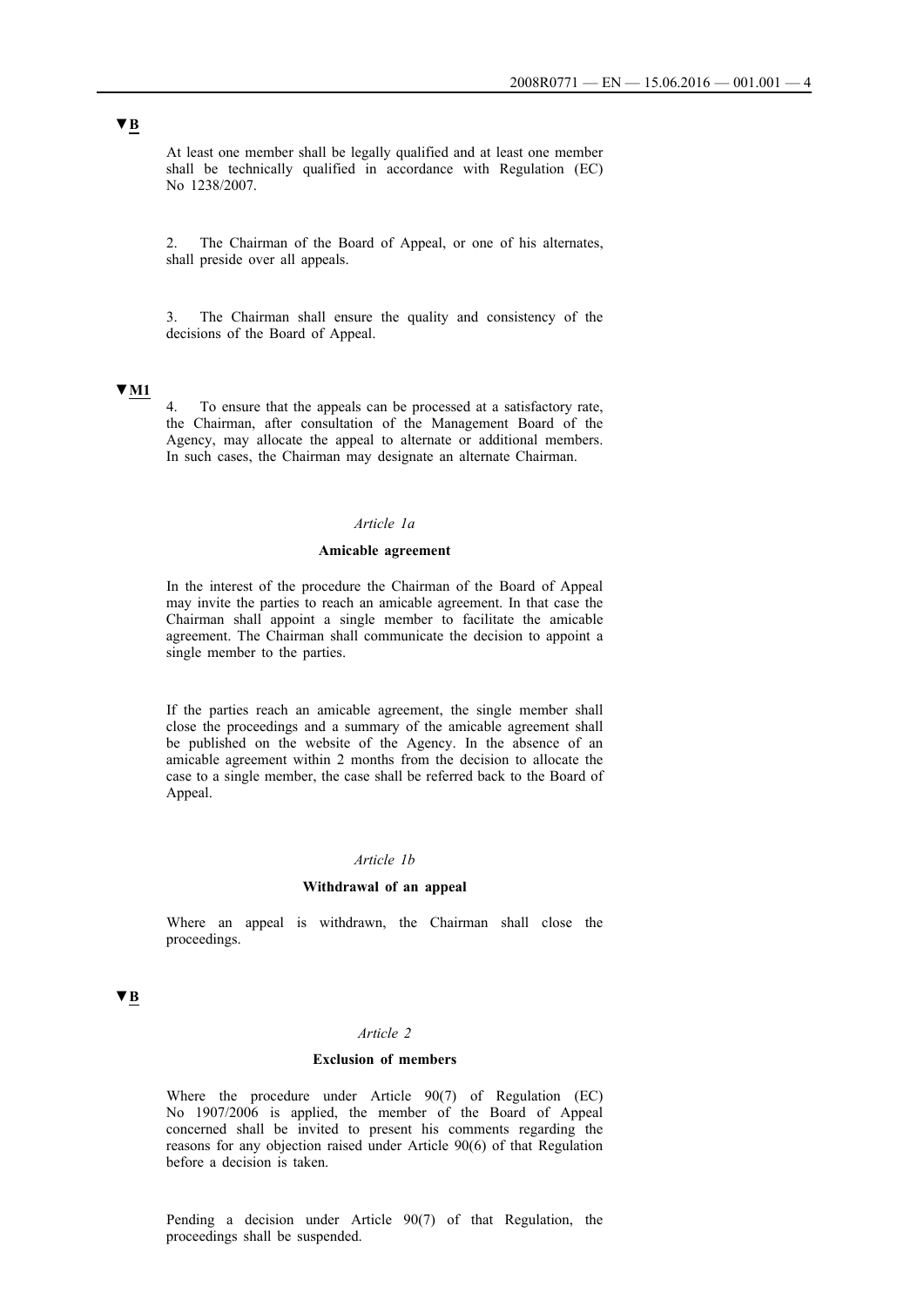## **Replacement of members**

1. The Board of Appeal shall replace a member by an alternate where it decides to exclude him from the proceedings in accordance with Article 90(7) of Regulation (EC) No 1907/2006.

2. The Chairman may replace any member of the Board of Appeal, at the request of that member, by an alternate in the event of leave, sickness, unavoidable commitments of that member or where, for other reasons, that member is precluded from participating in the proceedings. The criteria for selection of an alternate shall be prescribed in accordance with the procedure set out in Article 27(3).

If a member is unable to ask for replacement, the Chairman may replace him on his own initiative.

The Chairman may reject a request for a replacement only by a reasoned decision.

If the Chairman is precluded from participating in the proceedings, he shall designate his alternate. If the Chairman is unable to do so, the longer serving of the other members deciding the appeal, or, where those other members have the same length of service on the Board of Appeal, the older member shall designate the alternate.

3. If a member is replaced before a hearing has been held, the proceedings shall not be suspended and the replacement shall be without prejudice to any procedural steps already taken.

If a member is replaced after a hearing has been held, the hearing shall be held again unless the parties, the alternate and the other two members deciding the appeal agree otherwise.

4. If a member is replaced, the alternate concerned shall be bound by any interim decision taken prior to that replacement.

5. The absence of a member after the Board of Appeal has taken a final decision shall not preclude the Board of Appeal from carrying out the remaining procedural steps.

If the Chairman is unable to sign the decision or to carry out other remaining procedural steps, the longer serving of the other members deciding the appeal, or, where those other members have the same length of service on the Board of Appeal, the older member shall carry out those steps on behalf of the Chairman.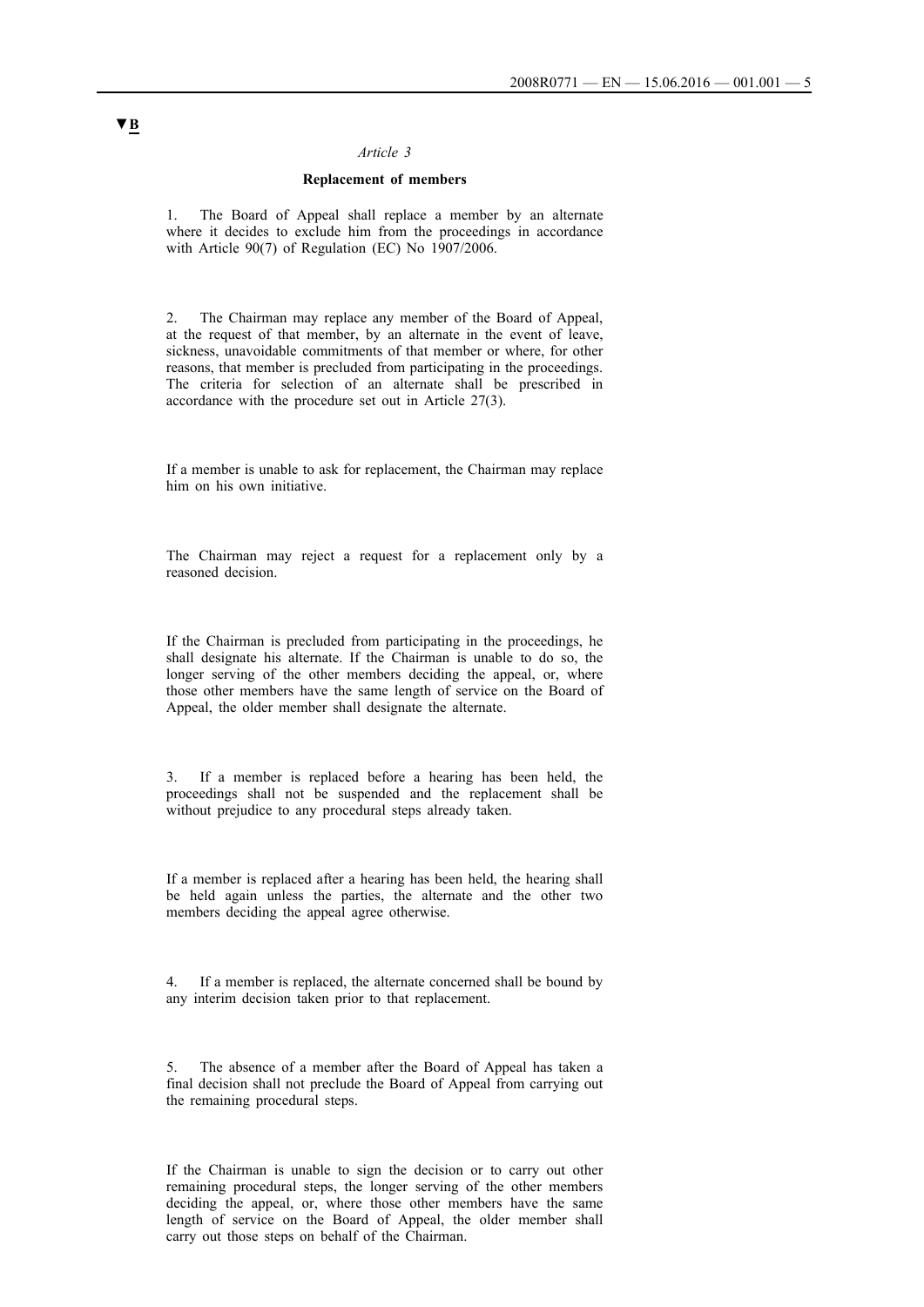# **Rapporteur**

1. The Chairman shall designate one of the other members deciding an appeal as rapporteur for the case or fulfil that function himself, taking into consideration the need to ensure a balanced distribution of workload between all members.

2. The rapporteur shall carry out a preliminary study of the appeal.

3. The Board of Appeal may, upon a proposal from the rapporteur, prescribe any of the procedural measures provided for in Article 15.

The implementation of those measures may be entrusted to the rapporteur.

4. The rapporteur shall prepare a draft decision.

# Section 2

# **T h e R e g i s t r y**

# *Article 5*

### **Registry and Registrar**

1. The Registry is hereby established within the Agency under the auspices of the Board of Appeal. The person appointed as Registrar under paragraph 5 shall be the head of the Registry.

2. The task of the Registry shall be the receipt, transmission and custody of documents, and the effecting of other services as provided for by this Regulation.

3. A Register of appeals shall be kept in the Registry in which references to all notices of appeal and related documents are entered.

### **▼M1**

4. The staff of the Registry, including the Registrar, shall not participate in any proceedings of the Agency relating to decisions which may be the subject of appeals under Article 91(1) of Regulation (EC) No 1907/2006 or under Article 77(1) of Regulation (EU) No 528/2012 of the European Parliament and of the Council (1).

5. The Board of Appeal shall be assisted in the exercise of its duties by a Registrar, who shall be appointed by the Chairman.

The Chairman shall have managerial and organisational powers to give directions to the Registrar on matters relating to the exercise of the functions of the Board of Appeal.

<sup>(1)</sup> Regulation (EU) No 528/2012 of the European Parliament and of the Council of 22 May 2012 concerning the making available on the market and use of biocidal products (OJ L 167, 27.6.2012, p. 1).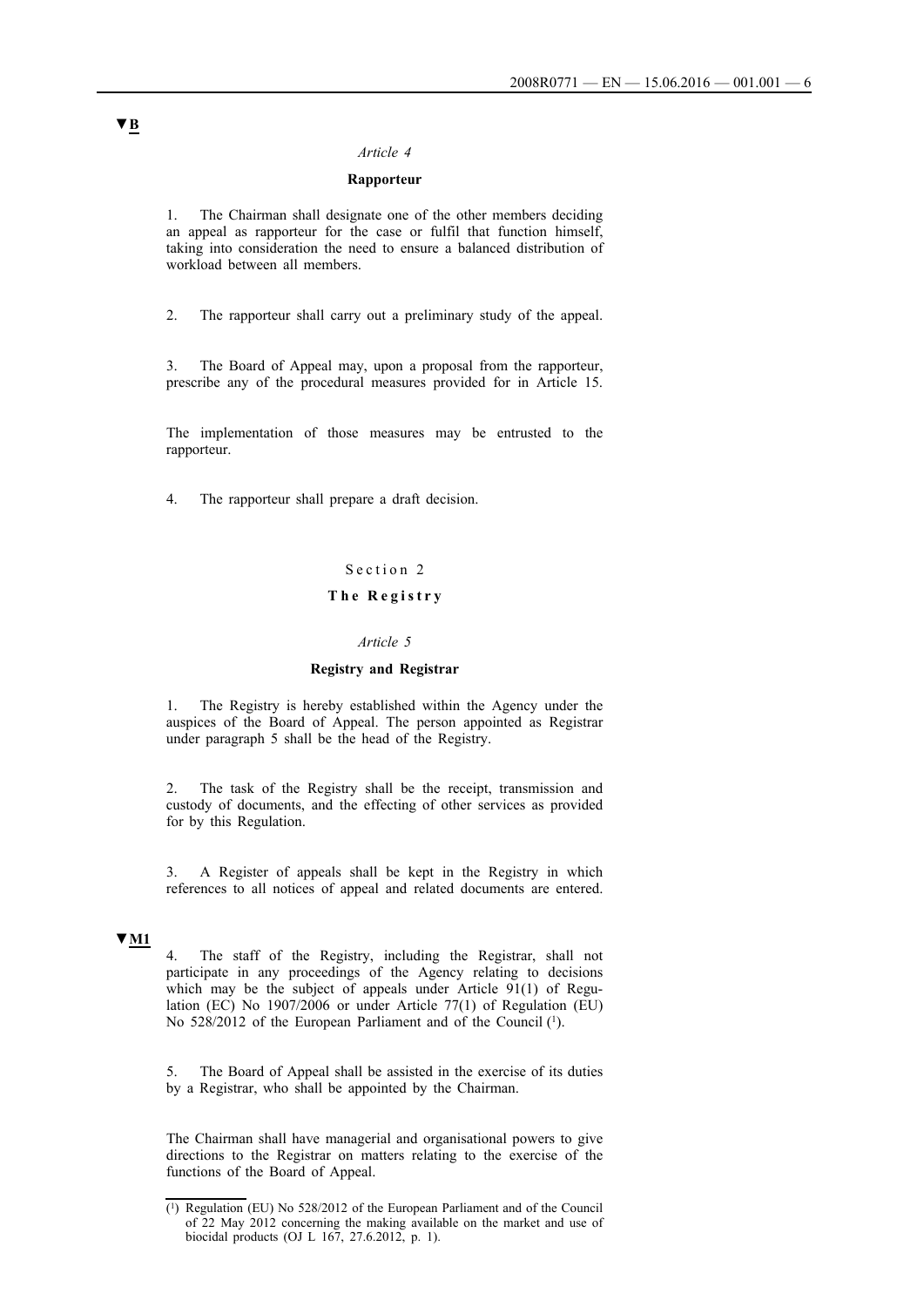6. The Registrar shall verify that the time limits and other formal conditions relating to the lodging of appeals are complied with.

7. General instructions to the Registrar shall be adopted in accordance with the procedure set out in Article 27(3).

#### *CHAPTER II*

# *The procedure*

#### *Article 6*

## **Notice of appeal**

- 1. The notice of appeal shall contain:
- (a) the name and address of the appellant;
- (b) where the appellant has appointed a representative, the name and the business address of the representative;
- (c) an address for service, if different from those under points (a) and  $(b)$ ;
- (d) the reference of the decision which is being contested and the remedy sought by the appellant;
- (e) the pleas in law and the arguments of fact and law relied on;
- (f) where appropriate, the nature of any evidence offered and a statement explaining the facts for which the evidence is offered in support;

#### **▼M1**

(g) where appropriate, an indication as to what information in the notice of appeal is to be regarded as confidential and why;

# **▼B**

(h) an indication whether the appellant agrees that service is to be effected on him or, where appropriate, on his representative by telefax, e-mail or other technical means of communication.

# **▼M1**

2. Proof of payment of the appeal fee pursuant to Article 10 of Regulation (EC) No 340/2008 or, where applicable, pursuant to Article 4 of Commission Implementing Regulation (EU) No 564/2013 (1) shall be attached to the notice of appeal.

<sup>(1)</sup> Commission Implementing Regulation (EU) No 564/2013 of 18 June 2013 on the fees and charges payable to the European Chemicals Agency pursuant to Regulation (EU) No 528/2012 of the European Parliament and of the Council concerning the making available on the market and use of biocidal products (OJ L 167, 19.6.2013, p. 17).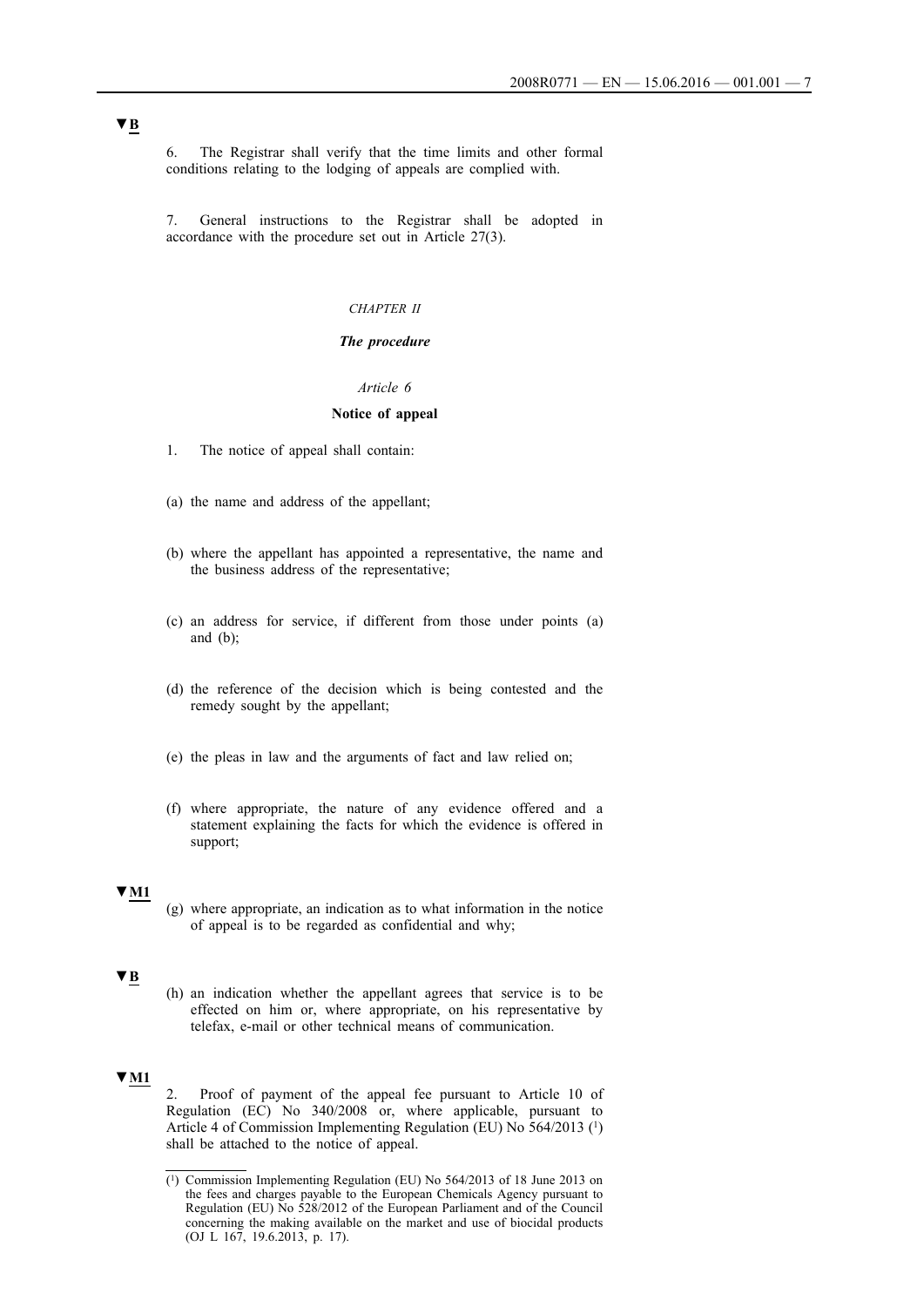3. If a notice of appeal does not comply with the requirements set out in paragraph 1(a) to (d) and paragraph 2, the Registrar shall prescribe a reasonable period within which the appellant is to comply with them. The Registrar may prescribe such period only once.

# **▼M1**

During that period, time shall not run for the purposes of the time limit set out in Article 93(1) and (2) of Regulation (EC) No 1907/2006.

# **▼B**

4. If an irregularity is detected which is liable to make an appeal inadmissible, the Registrar shall, without delay, send a reasoned opinion to the Chairman.

Where the Registrar prescribes a period in accordance with paragraph 3, he shall send such opinion after that period has expired if the irregularity has not been corrected.

5. The Registrar shall serve the notice of appeal on the Agency without delay.

# **▼M1**

When the appellant is not the addressee of the contested decision, the Registrar shall inform the latter of the lodgement of an appeal against such decision.

### **▼B**

6. An announcement shall be published on the website of the Agency, indicating the date of registration of an appeal initiating proceedings, the names and addresses of the parties, the subject matter of the proceedings, the remedy sought by the appellant and a summary of the pleas in law and of the main supporting arguments.

# **▼M1**

Without prejudice to the first subparagraph, the Chairman shall decide whether information indicated by an appellant pursuant to paragraph 1(g) is to be regarded as confidential and shall ensure that any information which is regarded as confidential is not published in the announcement. The practical details of publication shall be prescribed in accordance with the procedure set out in Article 27(3).

# **▼B**

# *Article 7*

#### **Defence**

1. The Agency shall lodge the defence within two months after service of the notice of appeal.

The Chairman may, in exceptional circumstances, extend that time limit on a reasoned application by the Agency.

- 2. The defence shall contain:
- (a) where the Agency has appointed a representative, the name and the business address of the representative;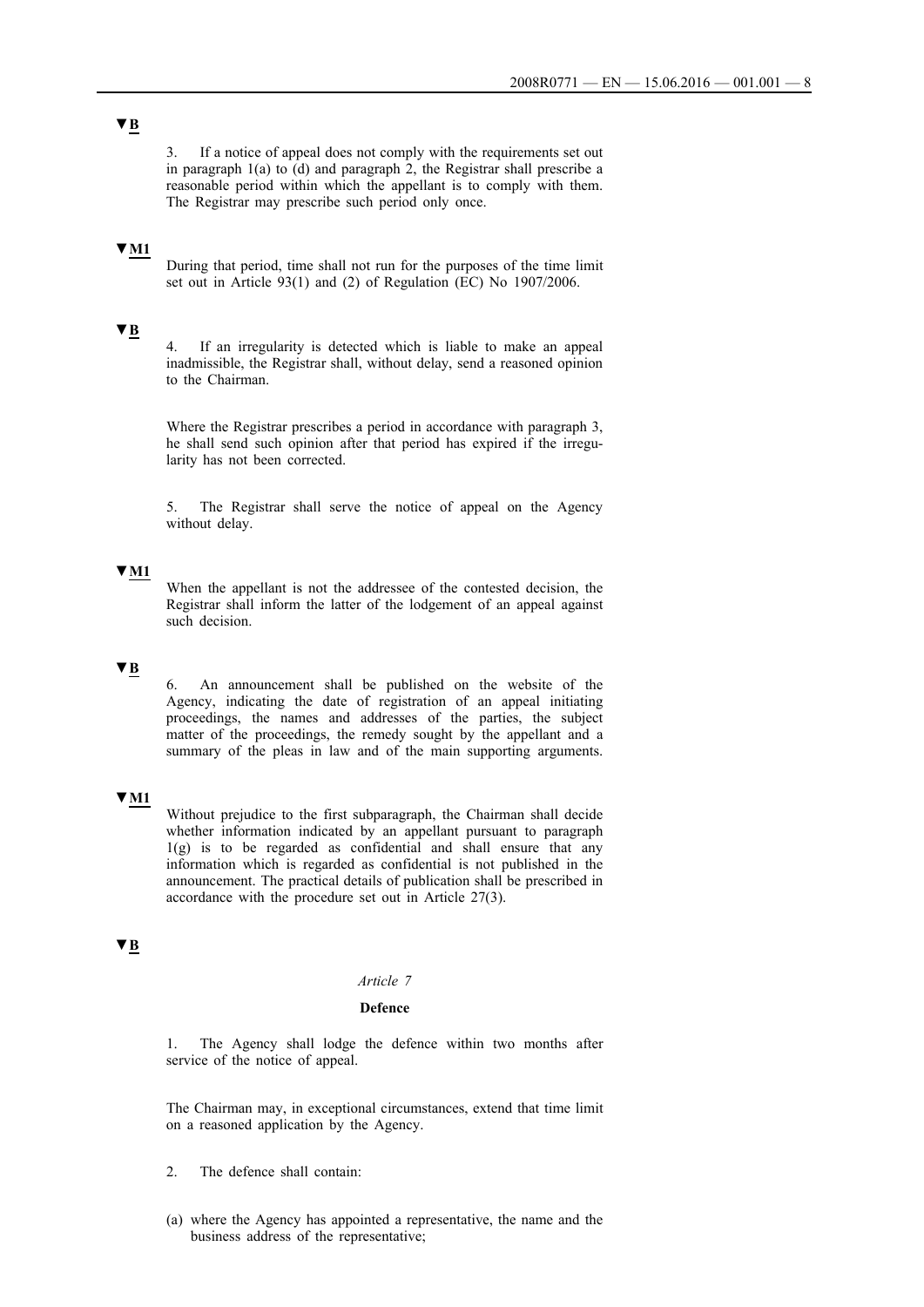**▼B**

(b) the pleas in law and the arguments of fact and law relied on;

(c) where appropriate, the nature of any evidence offered and a statement explaining the facts for which the evidence is offered in support;

### **▼M1**

(d) where appropriate, an indication as to what information in the defence is to be regarded as confidential and why;

# **▼B**

(e) an indication whether the Agency agrees that service is to be effected on it or, where appropriate, on its representative, by telefax, by e-mail or other technical means of communication.

3. Where the Agency, despite being duly summoned, fails to lodge a defence, the proceedings shall continue without a defence.

# **▼M1**

#### *Article 8*

## **Intervention**

1. Any person establishing an interest in the result of the case submitted to the Board of Appeal may intervene in the proceedings before the Board of Appeal.

By derogation to the first paragraph, in cases relating to Title VI Chapter 2 of Regulation (EC) No 1907/2006, the Member State whose competent authority has carried out the substance evaluation may intervene without having to establish an interest in the result of that case.

2. An application stating the circumstances establishing the right to intervene shall be submitted within three weeks of publication of the announcement referred to in Article 6(6).

3. The intervention shall be limited to supporting or opposing, in whole or in part, the form of remedy sought by one of the parties.

The intervention shall not confer the same procedural rights as those conferred on the parties and shall be ancillary to the main proceedings. It shall become devoid of purpose if the case is removed from the register of the Board of Appeal as a result of a party's discontinuance or withdrawal from the proceedings or of an amicable agreement between the parties, or where the notice of appeal is declared inadmissible.

Interveners shall accept the case as they find it at the time of their intervention.

4. The application to intervene shall contain:

- (a) the description of the case;
- (b) the name of the parties;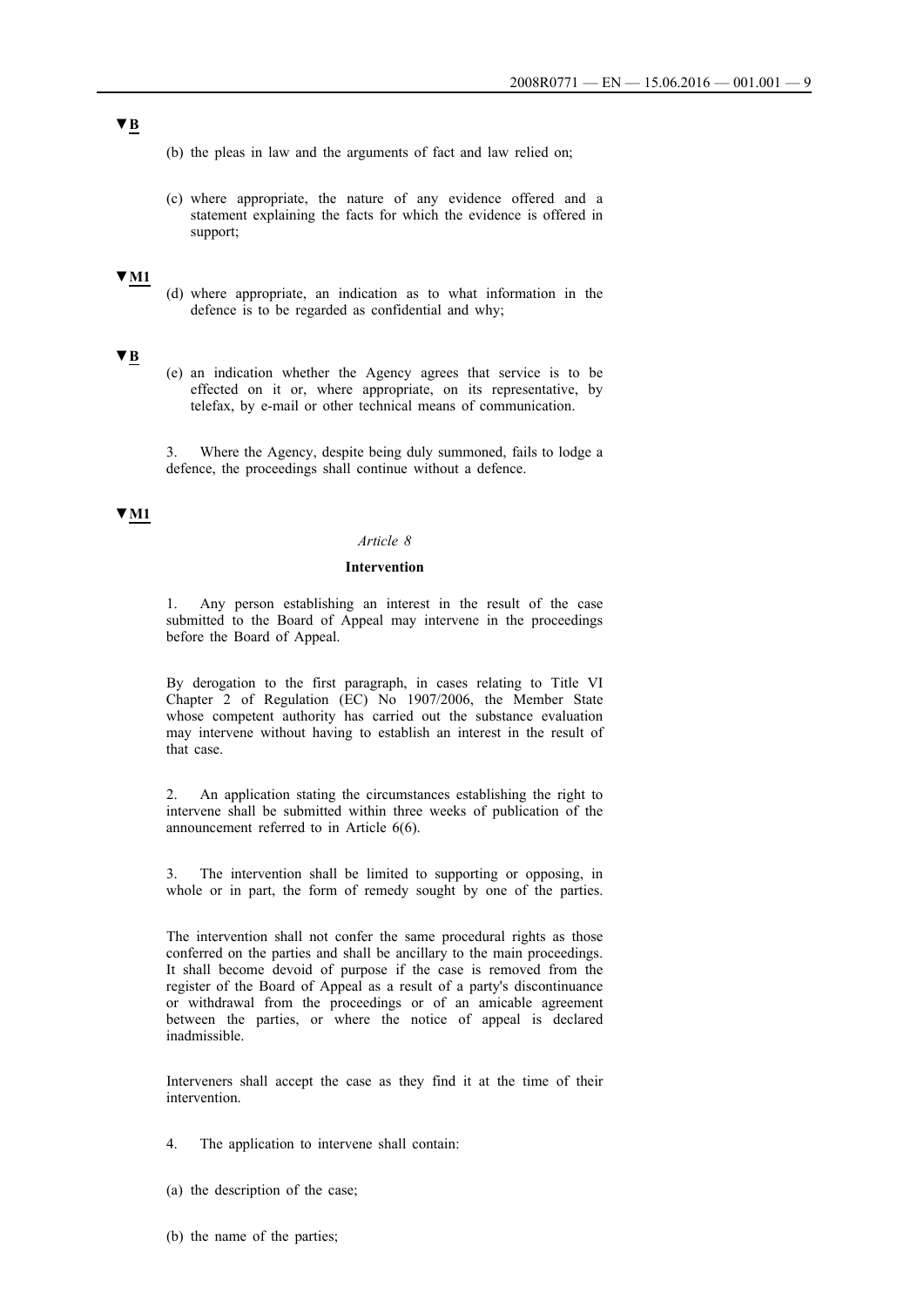- (c) the name and address of the intervener;
- (d) where the intervener has appointed a representative in accordance with Article 9, the name and the business address of the representative;
- (e) an address for service, if different from those under points (c) and (d);
- (f) the remedy sought, by one or more of the parties, in support of which the intervener is applying for leave to intervene;
- (g) a statement of the circumstances establishing the right to intervene;
- (h) an indication whether the intervener agrees that service is to be effected on him or, where appropriate, on his representative by telefax, e-mail or other technical means of communication.

The application to intervene shall be served on the parties in order to obtain any observations they may wish to make on that application before the Board of Appeal decides on it.

5. Where the Board of Appeal decides to allow the intervention, the intervener shall receive a copy of every procedural document served on the parties provided for that purpose to the Board of Appeal by the parties. Confidential items or documents shall be excluded from such communication.

6. The Board of Appeal shall decide whether or not to allow the application to intervene.

Where the Board of Appeal allows the intervention, the Chairman shall prescribe a period within which the intervener may submit a statement in intervention.

The statement in intervention shall contain:

- (a) a statement of the remedy sought by the intervener in support of or opposing, in whole or in part, the remedy sought by one of the parties;
- (b) the pleas in law and the arguments of fact and law relied on;
- (c) where appropriate, the nature of any evidence offered in support;
- (d) where appropriate, an indication as to what information in the application to intervene is to be regarded as confidential and why.

# **▼M1**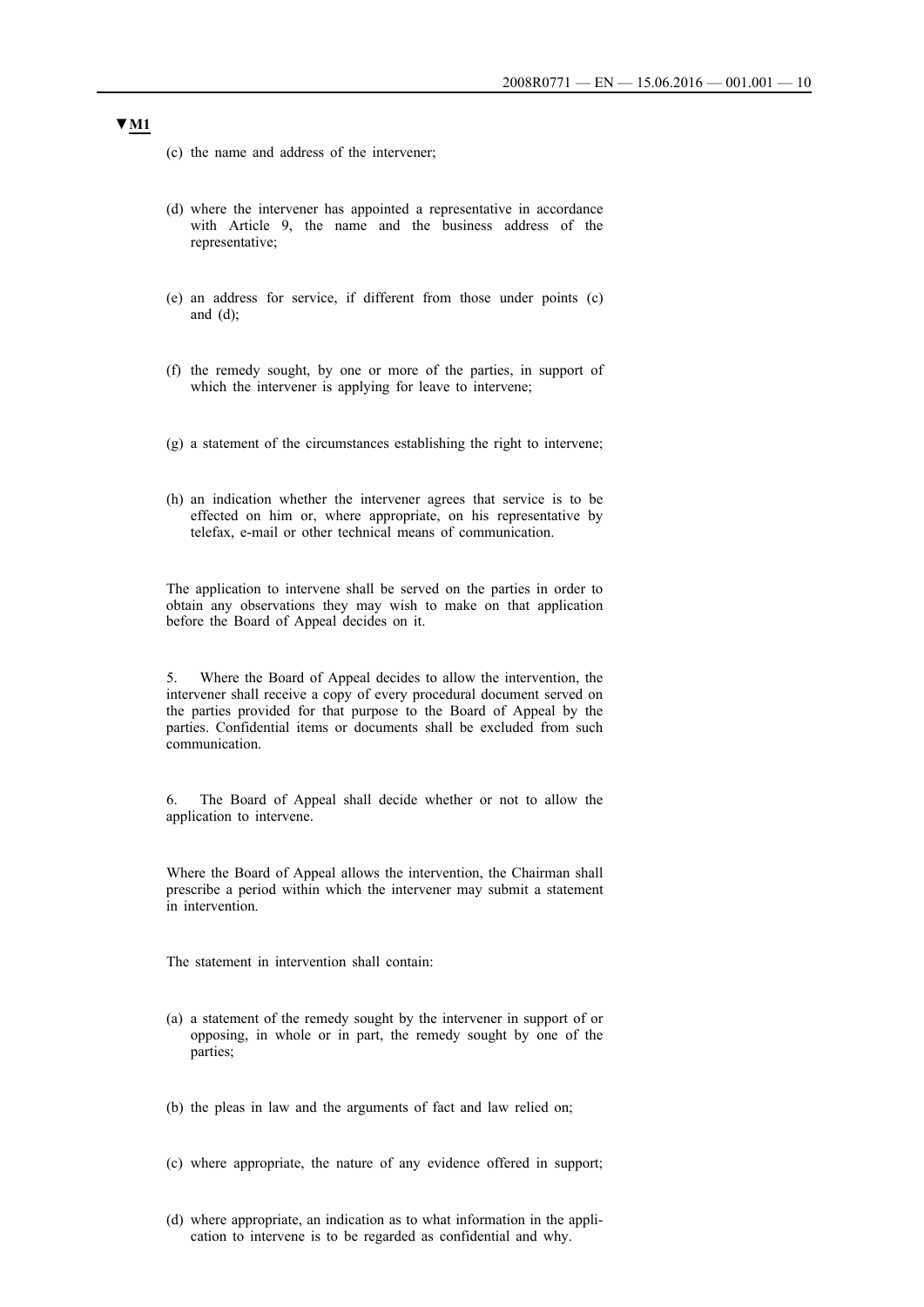# **▼M1**

After the statement in intervention has been lodged, the Chairman may prescribe a time-limit within which the parties may reply to that statement.

7. Interveners shall bear their own costs.

### *Article 9*

#### **Representation**

Where a party or intervener has appointed a representative, that representative shall provide an authority to act issued by the represented party or intervener.

# **▼B**

#### *Article 10*

### **Lodging of procedural documents**

1. All pleadings shall be signed and bear a date.

2. For the purposes of calculating time limits, a document shall not be considered to have been lodged until it is received at the Registry.

3. A party or an intervener shall submit documents to the Registry by hand or by post. However, the Board of Appeal may allow documents of a party or an intervener to be lodged by telefax, e-mail or by any other technical means of communication.

The rules governing the use of means of technical communication, including the use of electronic signature, shall be adopted in accordance with the procedure set out in Article 27(3).

#### *Article 11*

### **Admissibility of the appeal**

1. The grounds on which an appeal shall be ruled inadmissible shall include the following:

- (a) the notice of appeal is not in compliance with the requirements set out in Article 6(1)(a) to (d) and (2) and Article 9 of this Regulation;
- (b) the appellant has exceeded the time limit for submitting an appeal as set out in Article 92(2) of Regulation (EC) No 1907/2006;

### **▼M1**

(c) the appeal is not brought against a decision referred to in Article 91(1) of Regulation (EC) No 1907/2006 or Article 77(1) of Regulation (EU) No 528/2012;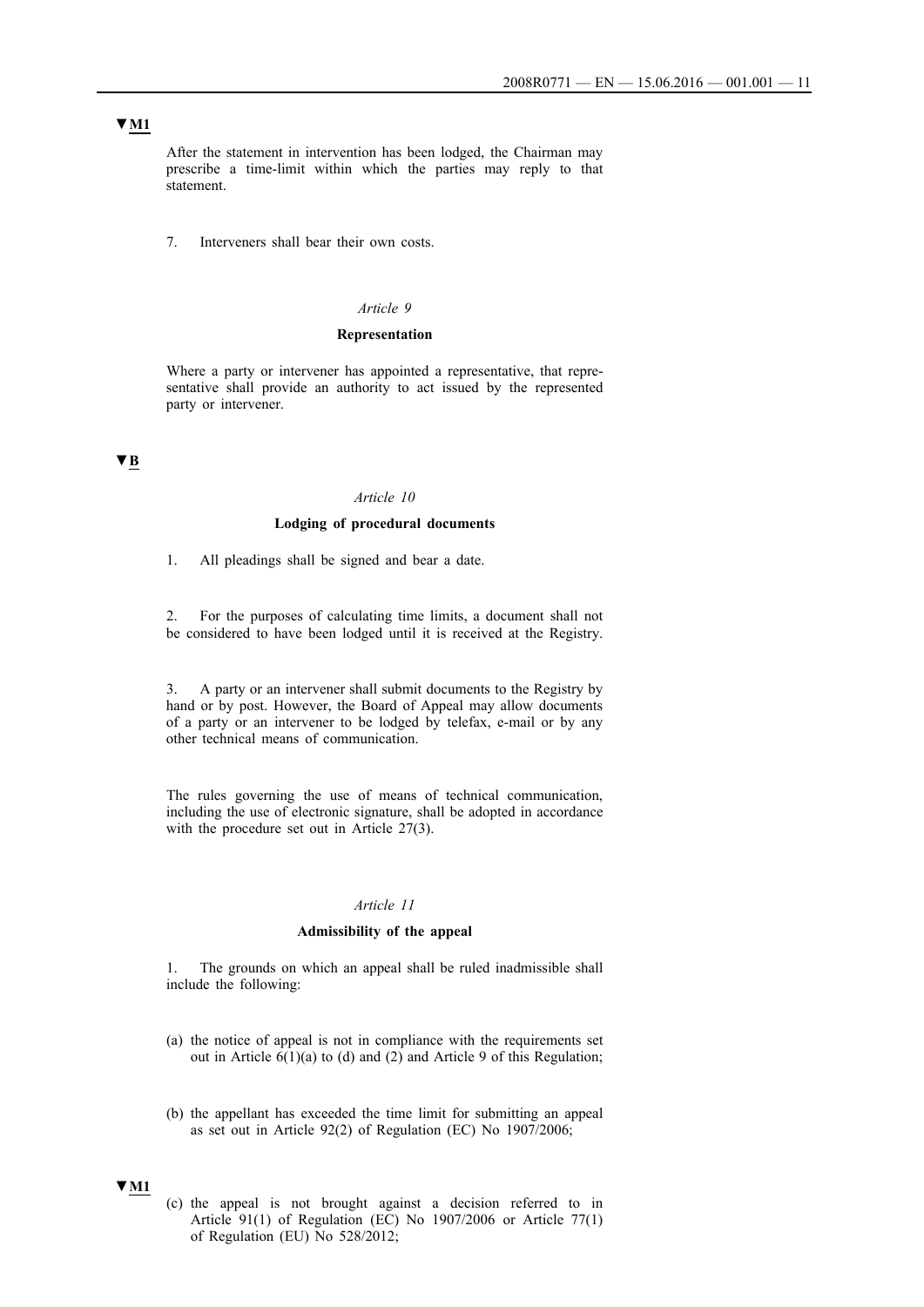(d) the appellant is neither an addressee of the decision contested by the appeal nor able to establish direct and individual concern according to Article 92(1) of Regulation (EC) No 1907/2006.

If the Chairman does not decide on the admissibility of the appeal within the time limit laid down in Article 93(2) of Regulation (EC) No 1907/2006, the appeal shall be remitted to the Board of Appeal for examination of the grounds and the admissibility. The decision on admissibility shall form part of the final decision.

# *Article 12*

### **Examination of appeals**

1. No further evidence may be introduced after the first exchange of written pleadings unless the Board of Appeal decides that the delay in offering the evidence is duly justified.

2. No new plea in law may be introduced after the first exchange of written pleadings unless the Board of Appeal decides that it is based on new matters of law or of fact that come to light in the course of the proceedings.

3. Where appropriate, the Board of Appeal shall invite the parties to the proceedings to submit observations on notifications issued by the Board of Appeal or on communications from the other party or from the interveners.

The Board of Appeal shall set a reasonable period for submission of the observations.

4. The Board of Appeal shall notify the parties of the closure of the written part of the proceedings.

#### *Article 13*

### **Hearings**

1. The Board of Appeal shall hold a hearing if it considers this to be necessary or if a party so requests.

The request shall be submitted within two weeks from notification to the party of the closure of the written part of the proceedings. This period may be extended by the Chairman.

2. The summons to the hearing shall be communicated to the parties by the Registry.

3. If a party who has been duly summoned to a hearing does not appear as summoned, the proceedings may continue without that party.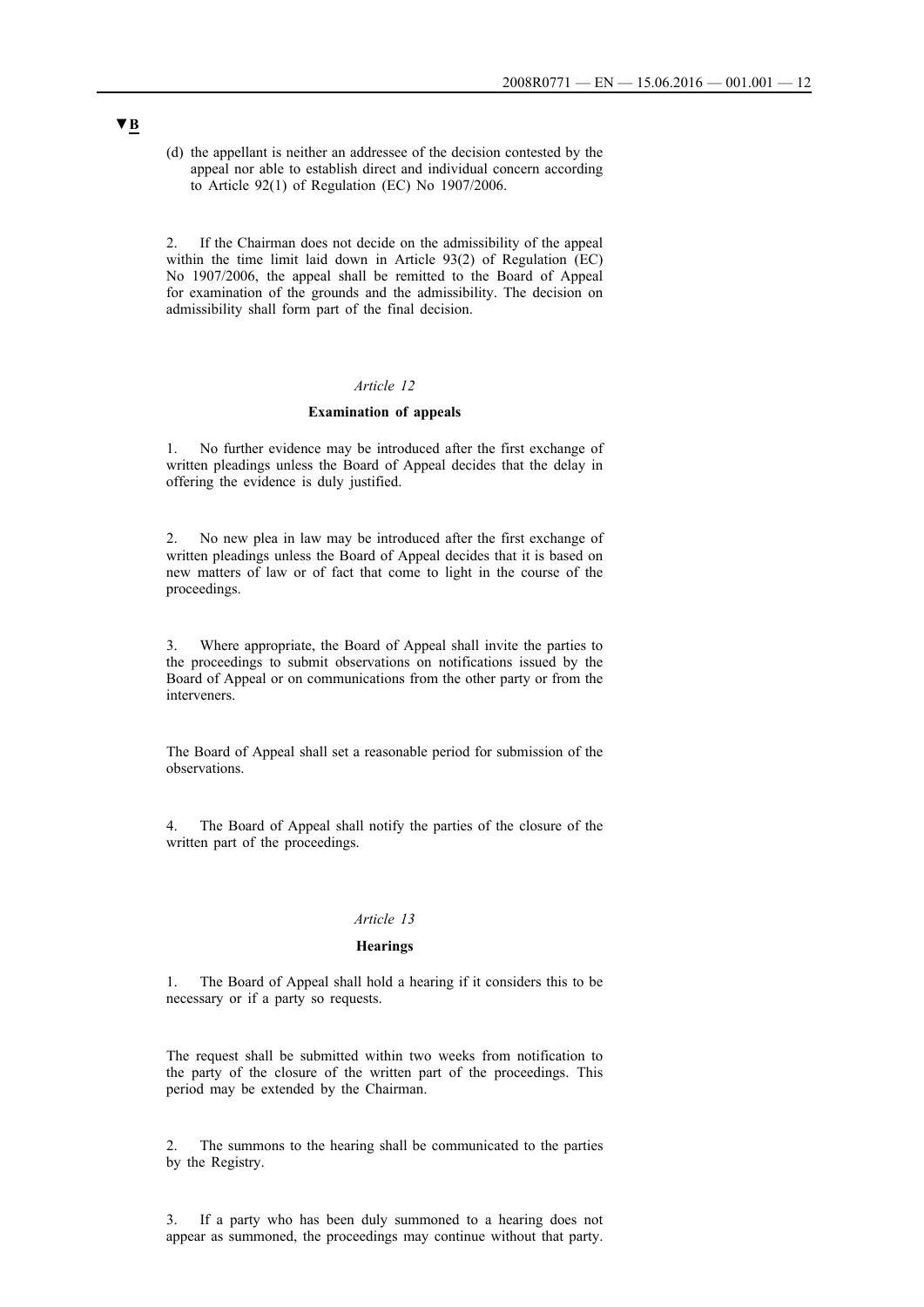4. Hearings before the Board of Appeal shall be public, unless the Board of Appeal, of its own motion or at the request of a party, decides otherwise, when duly justified.

# **▼B**

5. The hearing shall be opened and directed by the Chairman, who shall be responsible for its proper conduct.

The Chairman and the other members may put questions to the parties or their representatives.

6. The Registrar shall be responsible for drawing up minutes for every hearing.

The minutes shall be signed by the Chairman and the Registrar and shall constitute an official record.

Before the minutes are signed, witnesses or experts shall be given an opportunity to verify and confirm the content of the parts of minutes recording their evidence.

7. The hearing may be held by video-conference or by using other communication technology if the technical means are available.

### *Article 14*

#### **Use of languages**

1. The language in which the notice of appeal has been lodged shall be the language of the case on appeal.

If the appellant is the addressee of the decision against which the appeal is brought, the notice of appeal shall be lodged in the language of the decision or in one of the official languages of the Community appearing in the submission which gave rise to the decision, including in any information submitted pursuant to Article 10(a)(i) of Regulation (EC) No 1907/2006.

2. The language of the case shall be used in the written and oral proceedings and in the minutes and decisions of the Board of Appeal.

Any supporting documents in another language shall be accompanied by a translation into the language of the case.

In the case of lengthy documents, translations may be confined to extracts. However, the Board of Appeal may, of its own motion or at the request of a party, at any time require a more extensive or complete translation.

3. At the request of a party, and after the other party has been heard, the Board of Appeal may authorise the use of an official language of the Community other than the language of the case for all or part of the proceedings.

# **▼M1**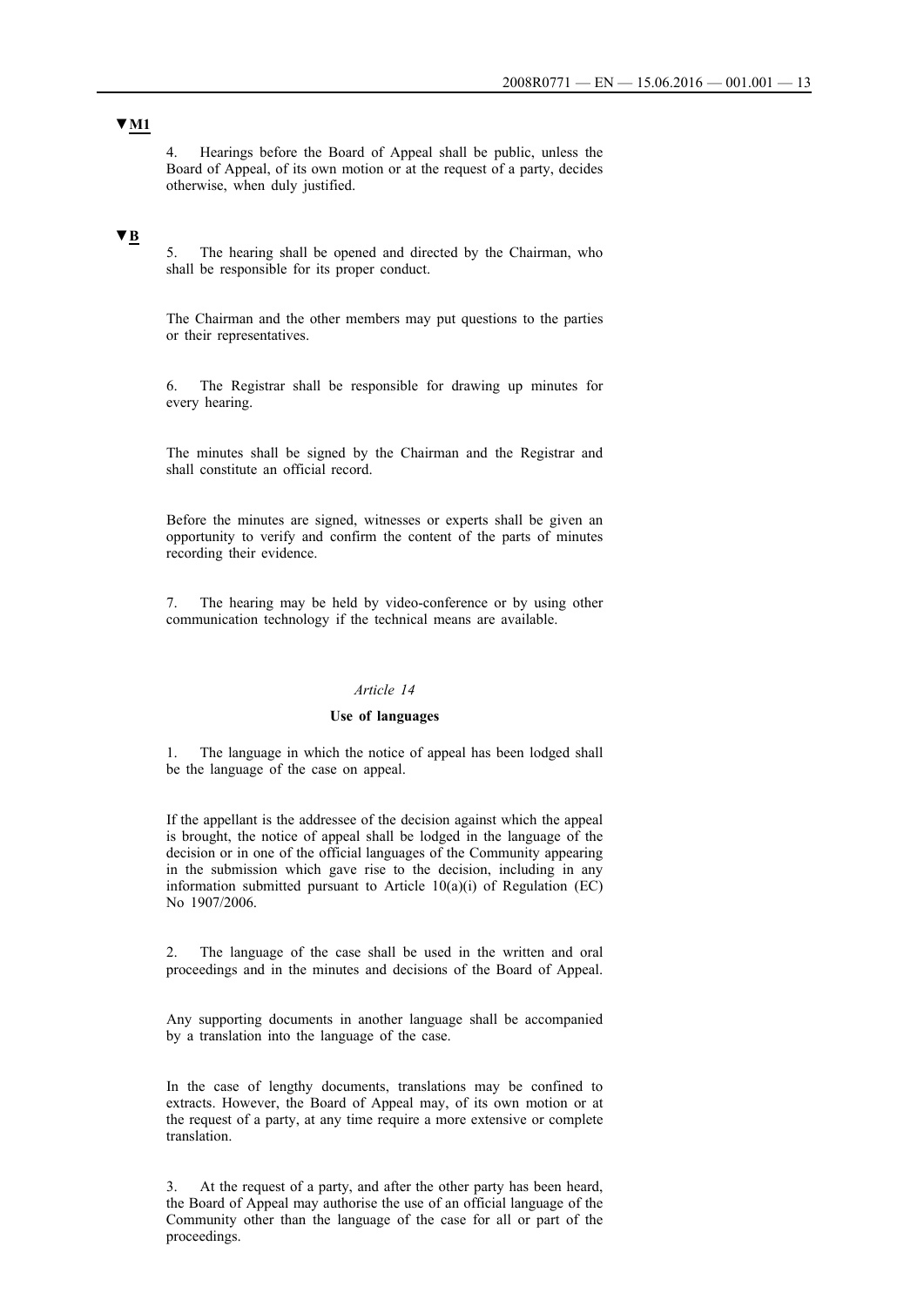4. At the request of an intervener, and after the parties have been heard, the Board of Appeal may authorise the intervener to use an official language of the Community other than the language of the case.

5. Where a witness or expert states that he is unable to express himself adequately in the language of the case, the Board of Appeal may authorise him to use another official language of the Community.

6. Where the Board of Appeal authorises the use of a language other than the language of the case, the Registry shall arrange for translation or interpretation.

### *Article 15*

# **Procedural measures**

1. The Board of Appeal may prescribe procedural measures at any point in the proceedings.

- 2. The purpose of procedural measures shall, in particular, be:
- (a) to ensure the efficient conduct of the proceedings and to facilitate the taking of evidence;
- (b) to determine the points on which the parties must present further arguments;
- (c) to clarify the remedies sought by the parties, their pleas in law and arguments and the points at issue between them ;

### **▼M1**

(d) to facilitate the amicable agreement between the parties.

# **▼B**

- 3. Procedural measures may, in particular, consist of:
- (a) putting questions to the parties;
- (b) inviting the parties to make written or oral submissions on certain aspects of the proceedings;
- (c) asking the parties or third parties for information;
- (d) asking for documents relating to the case to be produced;
- (e) summoning the parties or their representatives to meetings;
- (f) drawing attention to matters which seem to be of special significance, or to the fact that certain questions appear no longer to be contentious;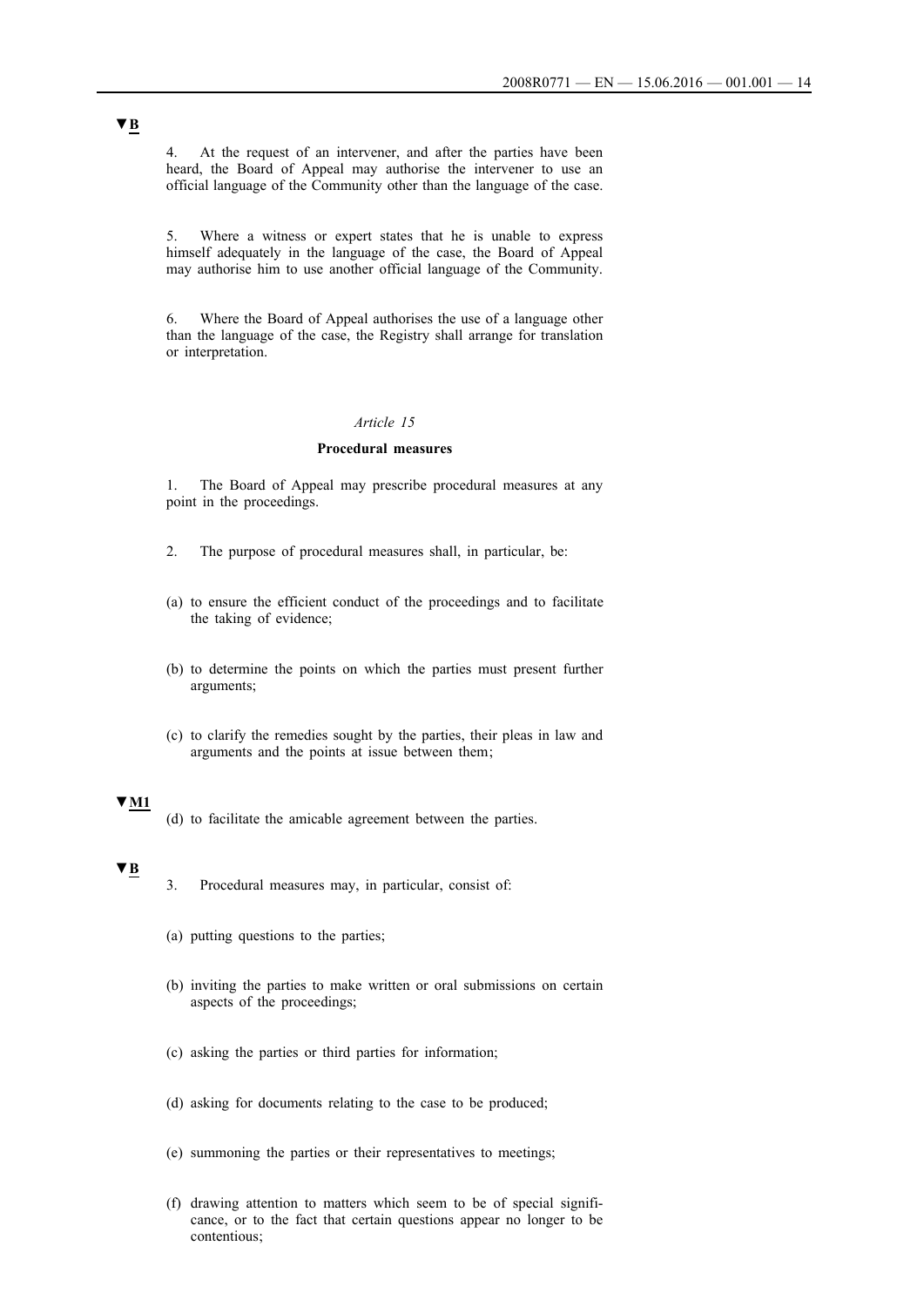(g) making observations that may help to keep the focus on essentials during the proceedings.

#### *Article 16*

### **Evidence**

1. In proceedings before the Board of Appeal, the means of taking evidence may include:

(a) requests for information;

(b) the production of documents and items;

(c) hearing the parties or witnesses;

(d) opinions by experts.

Detailed rules on the taking of evidence shall be laid down in accordance with the procedure set out in Article 27(3).

2. If the Board of Appeal considers it necessary for a party, witness or expert to give evidence orally, it shall summon the person concerned to appear before it.

3. The parties shall be informed where a witness or expert is to be heard before the Board of Appeal. They shall have the right to be present and to put questions to the witness or expert.

The parties may object to an expert or witness on the grounds of lack of competence in relation to the appeal. Where such an objection is raised, the matter shall be resolved by the Board of Appeal.

4. Prior to giving evidence, each expert or witness shall declare any personal interest which he may have in the case, or if he has previously been involved as a representative of one of the parties, or if he participated in the decision under appeal.

Where the expert or witness fails to make such a declaration himself, the parties may bring the matter to the attention of the Board of Appeal.

5. An objection to a witness or to an expert shall be raised within two weeks of the parties being given notice of the summoning of the witness or appointing the expert. The party shall present the grounds of its objection and indicate the nature of any evidence offered to support it.

6. Where a witness or expert has given evidence, that evidence shall be reproduced in the minutes.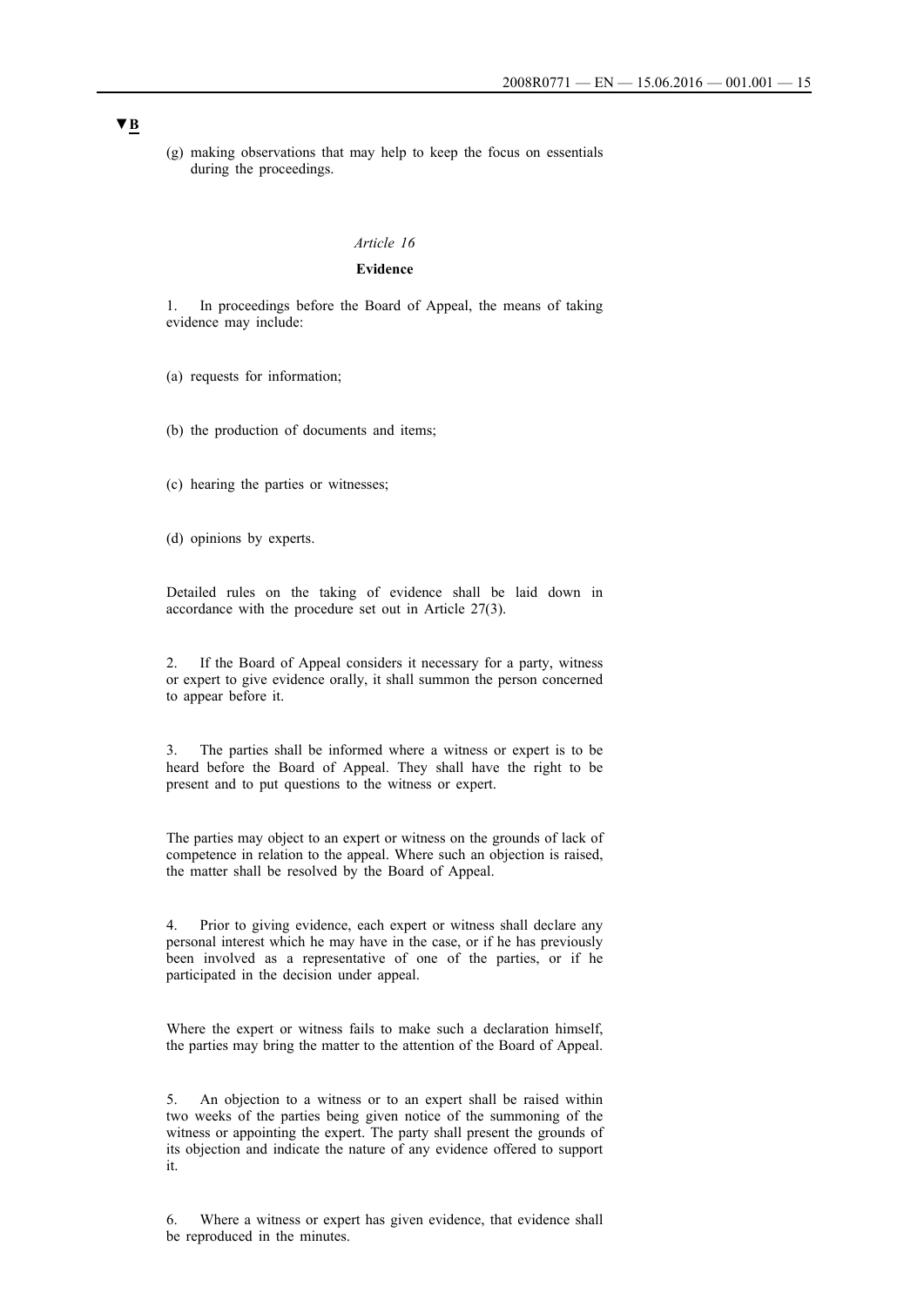## **Costs relating to taking of evidence**

1. Witnesses and experts who are summoned by and who appear before the Board of Appeal shall be entitled to appropriate reimbursement of expenses for travel and subsistence.

Witnesses who are summoned by and who appear before the Board of Appeal shall also be entitled to appropriate compensation for loss of earnings.

Experts who are not members of the staff of the Agency shall be entitled to fees for their work.

2. Payments shall be made to the witnesses after they have given their evidence and to the experts after they have fulfilled their duties or tasks. However, an advance payment may be made.

3. The Management Board of the Agency shall lay down rules for calculation of the amounts and advances to be paid.

4. Detailed rules shall be laid down, in accordance with the procedure set out in Article 27(3) and in agreement with the Management Board, regarding the following:

(a) who bears the costs with regard to the taking of evidence;

(b) the arrangements for any payments for reimbursement, compensation and fees to the witnesses and experts.

5. The rules referred to in paragraphs 3 and 4 shall take into account, as appropriate, comparable rules existing in other areas of Community law.

# **▼M1**

#### *Article 17a*

### **Costs**

The parties shall bear their own costs.

# **▼B**

#### *Article 18*

## **Competence**

If the Board of Appeal remits the case to the competent body of the Agency in accordance with Article 93(3) of Regulation (EC) No 1907/2006, the latter shall be bound by the reasoning in the decision of the Board of Appeal save in so far as a change in circumstances occurs.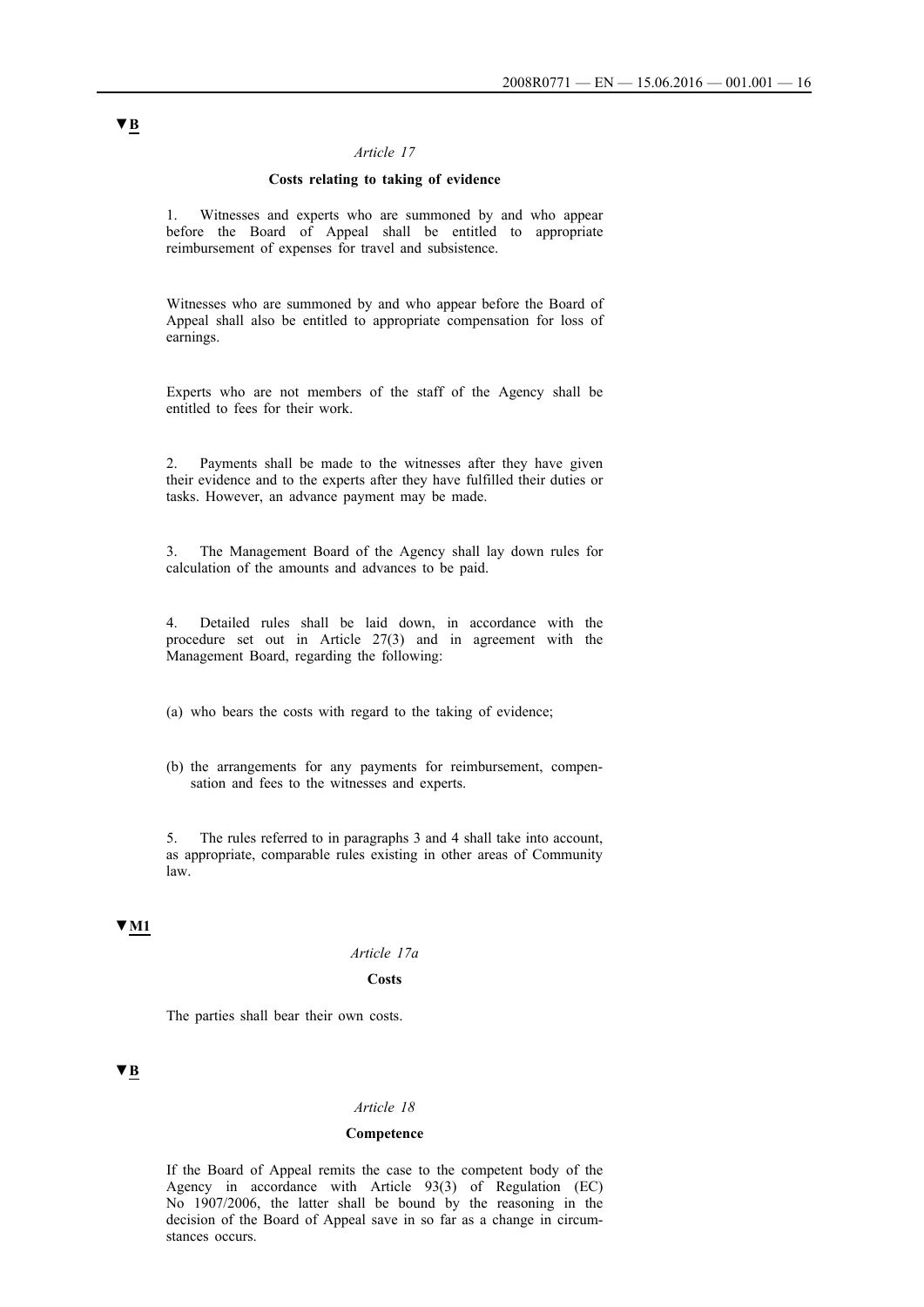# **Deliberations**

1. Only the three members of the Board of Appeal deciding an appeal shall participate in the deliberations regarding that appeal. Deliberations shall be and shall remain secret.

2. During the deliberations, each member shall state his opinion and the reasons for it.

The opinion of the rapporteur shall be heard first and, if the rapporteur is not the Chairman, the opinion of the Chairman last.

# *Article 20*

#### **Voting**

If voting is necessary, votes shall be cast in the sequence provided for in the second subparagraph of Article 19(2). However, if the Chairman is also the rapporteur, he shall vote last.

Decisions shall be taken by a majority of votes.

Abstentions shall not be permitted.

### *Article 21*

## **Decisions**

- 1. The decision shall contain:
- (a) a statement that the decision is delivered by the Board of Appeal;
- (b) the date when the decision was taken;
- (c) the names of the members of the Board of Appeal who have taken part in the proceedings;
- (d) the names of the parties and the interveners to the appeal and their representatives in the proceedings;
- (e) a statement of the remedy sought by the parties;
- (f) a summary of the facts;
- (g) the grounds on which the decision is based;

# **▼M1**

(h) the order of the Board of Appeal, including where necessary an award of costs for taking evidence and a decision on the refund of fees pursuant to Article 10(4) of Regulation (EC) No 340/2008 or Article 4(4) of Implementing Regulation (EU) No 564/2013.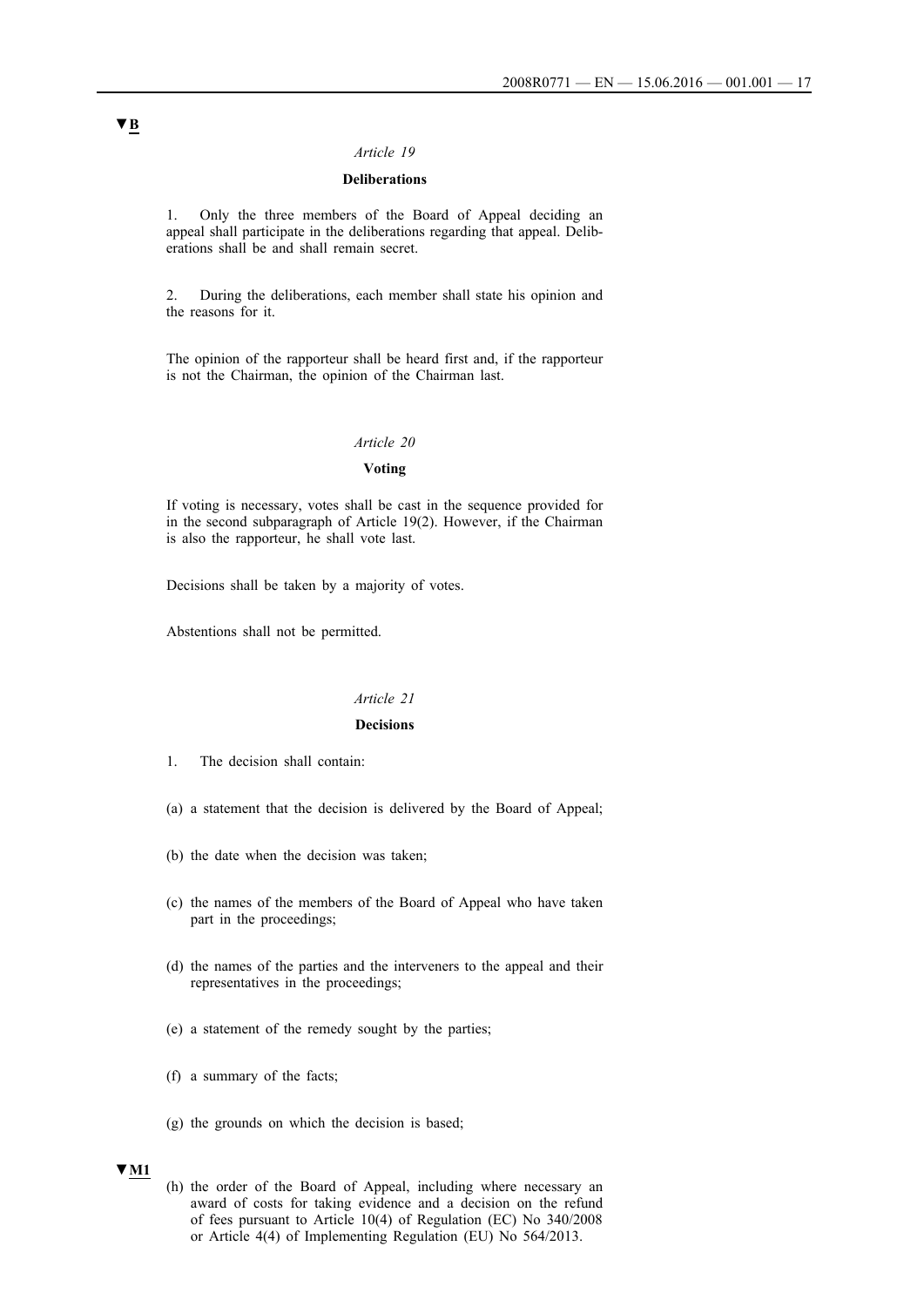2. The Chairman and the Registrar shall sign the decision. The signatures may be electronic.

The original of the decision shall be deposited at the Registry.

3. The decision shall be served on the parties in accordance with Article 22.

4. The decision shall be accompanied by a statement that it may be challenged pursuant to Article 230 of the Treaty and Article 94(1) of Regulation (EC) No 1907/2006. The statement shall include the time limit for commencing that action.

Failure to include that statement shall not render the decision invalid.

5. Final decisions of the Board of Appeal shall be published in full in an appropriate form, unless the Chairman decides otherwise on the reasoned request of a party.

### **▼M1**

6. The Chairman shall decide whether the information indicated by the appellant pursuant to Article  $6(1)(g)$ , the Agency pursuant to Article  $7(2)(d)$  or an intervener pursuant to Article  $8(6)(d)$  is to be regarded as confidential. The Chairman shall ensure that any information which is regarded as confidential is not published in the final decision.

# **▼B**

## *Article 22*

# **Service of documents**

The Registrar shall ensure that the decisions and communications of the Board of Appeal are served on the parties and on the interveners.

Service shall be effected by one of the following means:

- 1. registered post with a form for acknowledgement of receipt;
- 2. personal delivery of the copy against a receipt;
- 3. any technical means of communication available to the Board of Appeal which the party or its representative has agreed to accept for such purposes.

# *Article 23*

#### **Time limits**

1. Any period prescribed by or set under Regulation (EC) No 1907/2006 or this Regulation for the purposes of appeal proceedings shall be calculated in accordance with paragraphs 2 to 6 of this Article.

2. Where a period expressed in days, weeks, months or years is to be calculated from a day on which an event occurs or an action takes place, that day shall not fall within that period.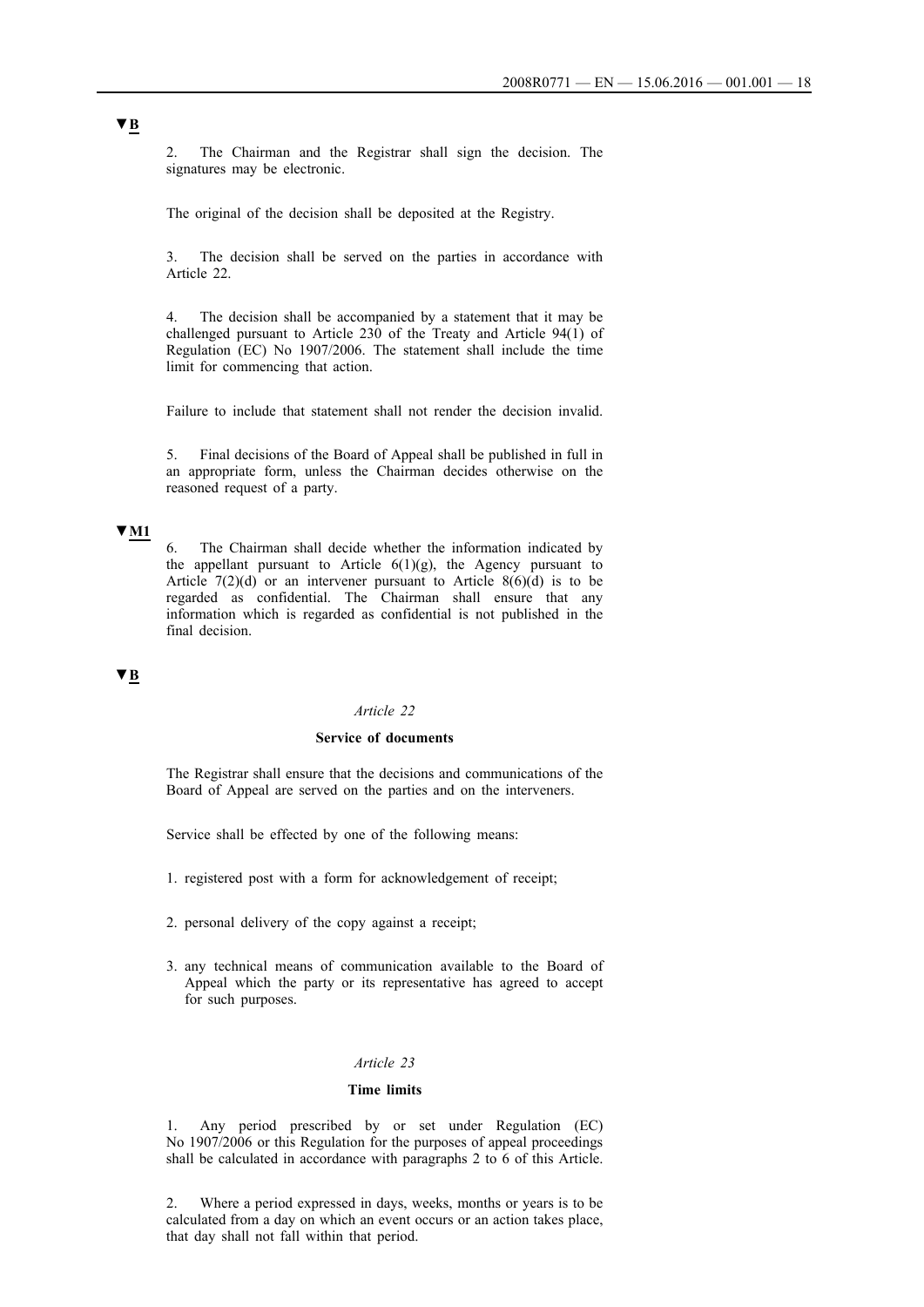3. A period expressed in weeks, months or years shall end with the expiry of whichever day in the last week, month or year is the same day of the week, or falls on the same date, as the day during which the event or action from which the period is to be calculated occurred or took place.

If, in a period expressed in months or in years, the day on which it should expire does not occur in the last month, the period shall end with the expiry of the last day of that month.

4. Where a period is expressed in months and days, it shall first be calculated in whole months, then in days.

5. Periods shall include official holidays of the Agency, Saturdays and Sundays.

6. If a period would otherwise end on a Saturday, Sunday or official holiday of the Agency, it shall be extended until the end of the first following working day.

#### *Article 24*

### **Extension and exceeding of time limit**

1. Any time limit prescribed pursuant to this Regulation may be extended by whoever prescribed it.

2. Exceeding a time limit shall be without prejudice to any right of a party provided that the party concerned proves the existence of unforeseeable circumstances or of *force majeure* to the satisfaction of the Board of Appeal.

#### *Article 25*

#### **Stay of proceedings**

At the request of a party or of its own motion, the Board of Appeal may, after hearing the parties, stay the proceedings.

Should any of the parties oppose the stay, that decision shall be taken by reasoned decision.

#### *Article 26*

#### **Rectification**

The Board of Appeal may, after hearing the parties, of its own motion or on application by a party made within one month after the decision has been served, rectify clerical mistakes, errors in calculation and obvious mistakes in the decision.